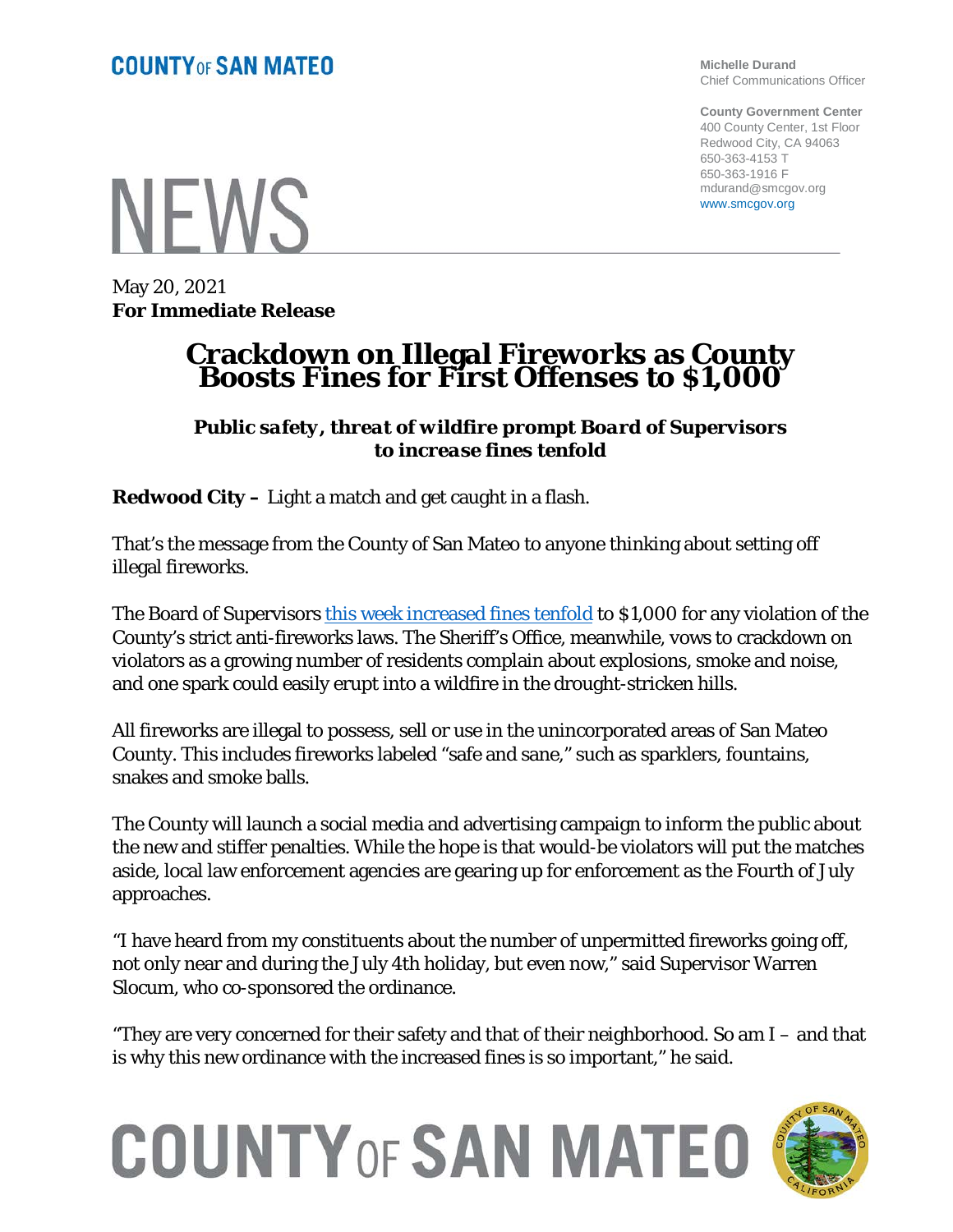Under a new strict fine structure, anyone who violates the [County's Fireworks Ordinance](https://sanmateocounty.legistar.com/LegislationDetail.aspx?ID=4956450&GUID=D2237E55-02DA-4BB9-9315-D003CE3D8CB2&FullText=1) – they possess, store, use or sell illegal fireworks – can receive a \$1,000 fine for each violation. That is 10 times the prior fine for a first offense.

Violators who cause a serious injury or property damage in excess of \$1,000 can now be punished with a misdemeanor with a \$1,000 fine and up to six months in jail.

The ordinance also holds owners accountable if violations occur on their property.

"The use of fireworks is very disruptive to our communities," said San Mateo County Sheriff Carlos Bolanos.

"We understand that families want to celebrate, especially as COVID restrictions are eased, however fireworks are not only illegal, they can result is serious injuries and the destruction of property," he said. "If you see fireworks being used, please report their use to your local law enforcement agency."

Unpermitted fireworks pose a fire risk at a time when the state and county are recovering from one of the most devastating fire seasons on record. In 2020, according to Cal Fire, nearly 10,000 fires burned over 4.2 million acres, making the year the largest wildfire season recorded in California's modern history.

The CZU Lightning Complex fires that began with lightning strikes in August 2020 burned nearly 90,000 acres of land in San Mateo and Santa Cruz counties and damaged or destroyed more than 1,600 structures.

"We fully support these new county fireworks restrictions in an effort prevent accidental injuries and reduce the chances of wildfires breaking out locally," said Deputy Chief Jonathan Cox of CalFire's San Mateo County division.

"With over 90 percent of all wildfires in California being caused by human activity, we believe these restrictions are more important than ever to protect the communities we serve," Cox said. "This is especially important as we enter another active fire season."

An estimated 10,000 injuries treated in hospitals were caused by fireworks nationwide in 2019, according to the U.S. Products Safety Commission. Children younger than 15 years of age accounted for 36 percent – more than one out of every three – of the estimated fireworks-related injuries.

Nearly three out of four fireworks-related injuries occur in the two weeks before and two weeks after the Fourth of July holiday.

## **COUNTY OF SAN MATEO**